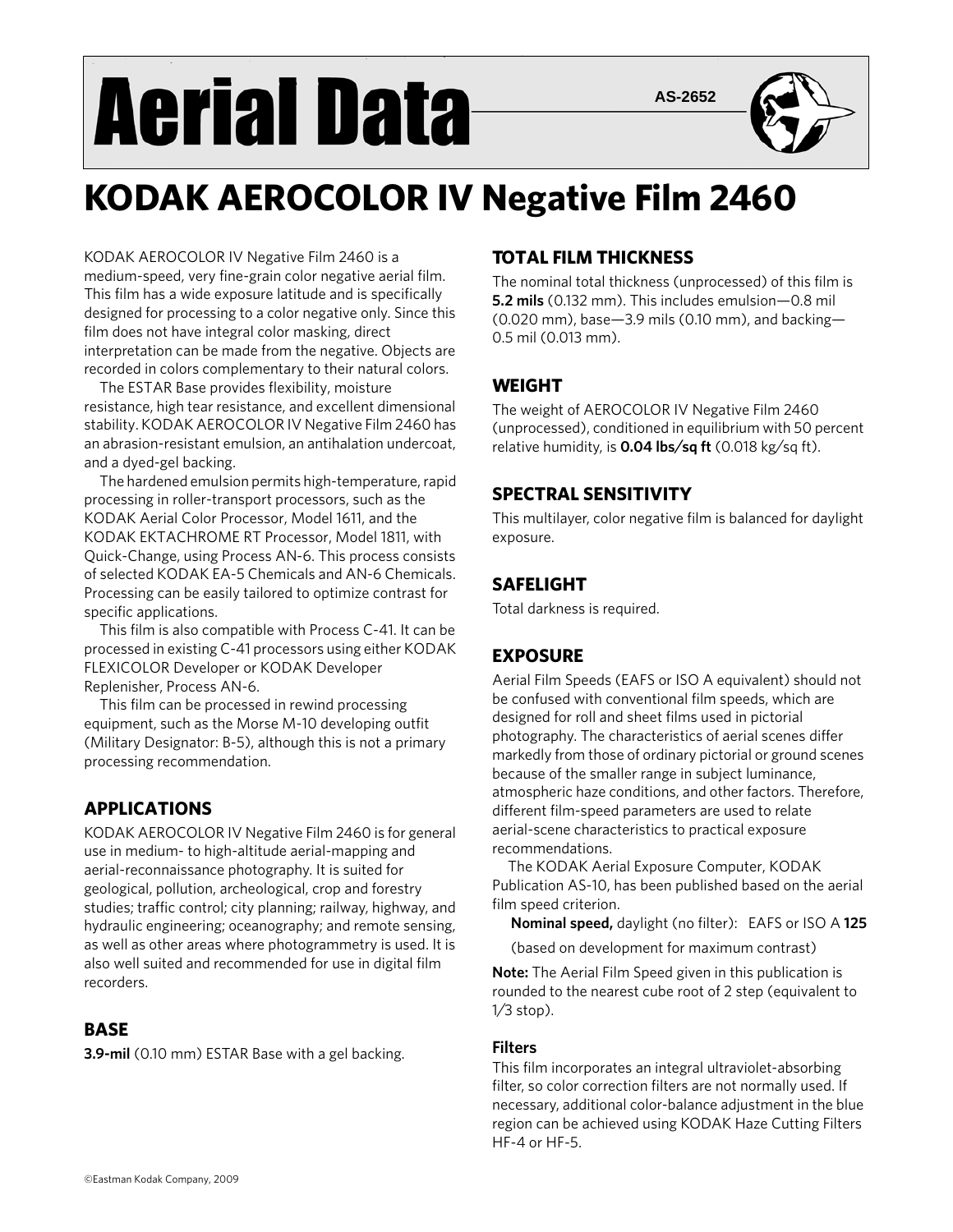### **Typical Camera Exposure**

A typical exposure for this film, in an aerial camera with a 2X antivignetting filter, is approximately 1⁄750 second at f⁄5.6. This exposure is based on a solar altitude of 40 degrees, a clear day, and an aircraft altitude of 5000 feet.

# **Reciprocity Characteristics**

No filter correction or exposure adjustment is required for exposure times from 1⁄10,000 second to 1⁄10 second.

# **IMAGE STRUCTURE**

| Process             | rms Granularity* |
|---------------------|------------------|
| C-41, 3:15 dev time | 8.5              |
| C-41, 4:15 dev time | 13               |
| C-41, 5:15 dev time | 15.5             |

\* Granularity values read at a net green diffuse density of 1.0 with a 48-micrometre aperture.

# **STORAGE**

For consistent results, all aerial films should be stored under fairly constant conditions. Kodak aerial films are "usually" packaged in equilibrium with 40 to 50 percent relative humidity. High temperatures or high humidity may produce undesirable changes in the film. Color films are more seriously affected by adverse storage conditions than are black-and-white films. These adverse conditions affect the three emulsion layers to different degrees, thus causing changes in the color balance, as well as possible changes in overall film speed and contrast.

# **Unexposed Film**

While this film has exceptionally good rawstock keeping characteristics at room temperature, it is recommended that film that will not be exposed within two weeks be stored in a refrigerator at 55° F (13°C) or lower, or freezer at 0 to -10° F (-18 to -23°C), in the original sealed container. If the film is stored in a refrigerator, remove it about 2 hours before opening; if stored in a freezer, remove it about 8 hours before opening. A sufficient warm-up time is necessary to prevent moisture condensation on cold film—otherwise, moisture spotting, ferrotyping, or sticking may occur.

# **Exposed Film**

Although this film has excellent latent-keeping properties, it remains prudent to keep exposed film cool and dry whenever practical. Process the film as soon as possible after exposure to avoid undesirable changes in the latent image. If it is necessary to hold exposed but unprocessed film for more than a week, it should be resealed and refrigerated at 40° F (4°C) or lower. Before unsealing and processing exposed film that has been held in cold storage, follow the warm-up procedures described above for unexposed film.

### **Processed Film**

For best keeping, store processed film in a dark, dust-free area at 50 to 70° F (10 to 21°C) and 30 to 50 percent relative humidity. Preferably, store negatives on the spool or in individual KODAK Sleeves. High relative humidity promotes the growth of mold and causes ferrotyping. Very low relative humidity causes excessive curl and brittleness. Avoid storage temperatures over 80° F (27°C).

**Caution!** Do not freeze processed AEROCOLOR IV Color Negative Film 2460. Freezing processed film can cause coupler alterations.

# **PROCESSING**

The primary recommendation for processing 2460 Film is in Process AN-6 using mechanized processors. Mechanized processing in roller-transport processors offers the advantages of uniform treatment of all portions of the roll, freedom from banding, and absence of significant density variations from ends of the roll to the center.

**Note:** Contrast may be easily tailored over a range of approximately 0.65 to 0.95 gamma to suit various acquisition and personal preferences. The following tables for Process AN-6 pertain to the highest contrast option; a table at the end of this section lists both AN-6 and C-41 developer time/temperature options to achieve a variety of desired contrasts.

### **Process AN-6 Cycle Times**

| Processor                                                           | <b>Transport Speed</b><br>(feet per minute) | Dry-to-Dry<br>Processing<br>Time |
|---------------------------------------------------------------------|---------------------------------------------|----------------------------------|
| KODAK Aerial Color<br>Processor, Model 1611                         | 4.2                                         | 11.8 minutes                     |
| KODAK EKTACHROME RT<br>Processor, Model 1811 (with<br>Quick-Change) | 4.2                                         | 11.6 minutes                     |

In each case, the film is fed emulsion side down into the processor.

This publication provides general information regarding the KODAK Aerial Color Processor, Model 1611, and the KODAK EKTACHROME RT Processor, Model 1811. Refer to the operating manuals for additional set-up information.

**Note:** For a list of firms equipped to offer machine processing of 2460 Film, send an e-mail to aerial@kodak.com or write to Eastman Kodak Company, Aerial Imaging, Rochester, New York 14653-7128.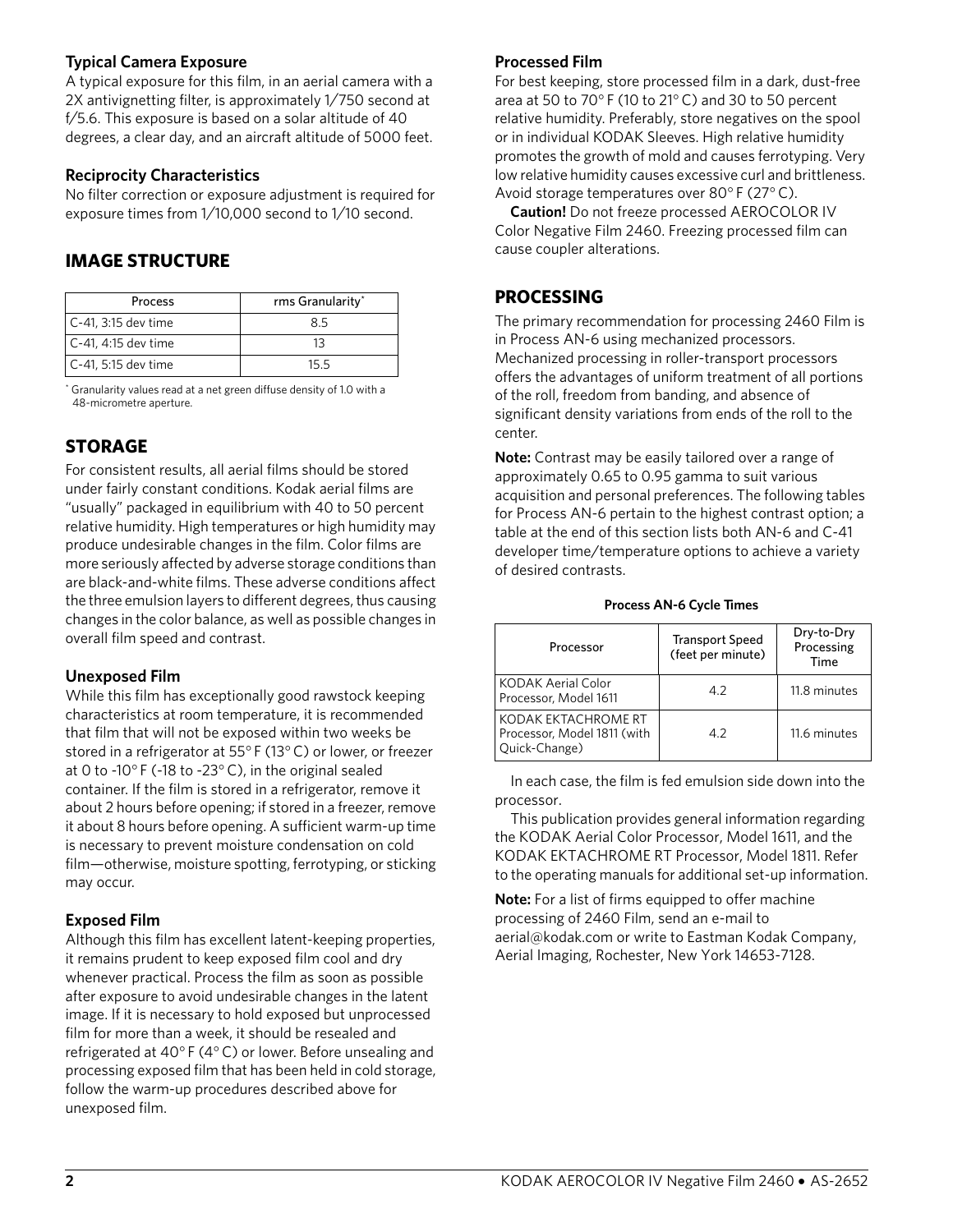### **Chemicals**

Process AN-6 uses the following KODAK EA-5 and AN-6 Chemicals:

KODAK Developer Starter, Process AN-6

KODAK Developer Replenisher, Process AN-6

KODAK EA-5 First and Second Stop Bath and Replenisher

KODAK EA-5 Bleach and Replenisher

KODAK Aerial Color Fixer and Replenisher

KODAK EA-5 Stabilizer and Replenisher

Optional: KODAK FLEXICOLOR Final Rinse and Replenisher can be used to reduce water spots and drying marks

**Notice:** Observe precautionary information on product labels and Material Safety Data sheets.

### **Processing Sequence (4.2 fpm):**

| Solution/Step  | Tank No.   | Time      | Temperature   |                |
|----------------|------------|-----------|---------------|----------------|
|                |            | (seconds) | $\circ$ F     | $\circ$ C.     |
| AN-6 Developer | 1, 2, 3    | 179.3     | $106 \pm 0.5$ | $41.1 \pm 0.3$ |
| Skip Tanks     | $4 - 9$    | 28.4      |               |                |
| Stop Bath      | 10         | 58.9      | $120 + 5$     | $49 + 3$       |
| Wash           | 11         | 58.9      | $120 + 5$     | $49 + 3$       |
| Bleach         | 12         | 58.9      | $120 + 5$     | $49 + 3$       |
| Fixer          | 13         | 58.9      | $115 + 5$     | $46 + 3$       |
| Final Wash     | 14, 15, 16 | 176.0     | $120 + 5$     | $49 + 3$       |
| Dryer          |            | 88.7      | $145 + 5$     | $63 + 3$       |

### **KODAK Aerial Color Processor, Model 1611**

### **KODAK EKTACHROME RT Processor, Model 1811, Quick-Change**

| Solution/Step      | Tank No. | Time      | Temperature   |                |
|--------------------|----------|-----------|---------------|----------------|
|                    |          | (seconds) | $\circ$ F     | $^{\circ}$ C   |
| <b>Skip Tanks</b>  | 1, 2, 3  | 18.1      |               |                |
| AN-6 Developer     | 4, 5, 6  | 175.9     | $106 \pm 0.5$ | $41.1 \pm 0.3$ |
| <b>Skip Tanks</b>  | $7 - 12$ | 29.2      |               |                |
| Second Stop        | 13       | 58.6      | $120 \pm 5$   | $49 + 3$       |
| Wash               | 14       | 58.6      | $120 \pm 5$   | $49 + 3$       |
| Bleach             | 15       | 58.6      | $120 \pm 5$   | $49 + 3$       |
| Fixer              | 16       | 58.6      | $115 \pm 5$   | $46 \pm 3$     |
| Final Wash         | 17, 18   | 117.3     | $120 \pm 5$   | $49 \pm 3$     |
| Dryer <sup>*</sup> |          | 122.1     | $140 \pm 5$   | $60 + 3$       |

\* Set air-damper control knobs at 8. The dryer temperature may require adjustment depending on the ambient temperature and humidity conditions in the processing area.

### **Replenishment and Wash Rates (4.2 fpm):**

**Note:** These rates have been rounded to the nearest usable increment.

|  |  |  |  |  |  | Models 1611 and 1811 with Quick Change |
|--|--|--|--|--|--|----------------------------------------|
|--|--|--|--|--|--|----------------------------------------|

| Basic                            |                              | Film Width        |                       |                      |
|----------------------------------|------------------------------|-------------------|-----------------------|----------------------|
| Solution/Step                    | Rate (mL/<br>ft <sup>2</sup> | 70 mm<br>(mL/min) | $5$ -in. (mL/<br>min) | 91/2-in.<br>(mL/min) |
| $AN-6$<br>Developer <sup>*</sup> | 110                          | 105               | 195                   | 365                  |
| Stop Bath                        | 200                          | 195               | 350                   | 665                  |
| Wash                             | $-2$ gal/min $-$             |                   |                       |                      |
| Bleach                           | 90                           | 90                | 160                   | 300                  |
| Fixer                            | 100                          | 100               | 175                   | 335                  |
| Final Wash                       | $-2$ gal/min $-$             |                   |                       |                      |

\* The required rates will vary with the average exposure level. Make an adjustment if the control strip density levels increase or decrease substantially.

### **Bleach Regeneration**

Regeneration of used EA-5 Bleach will reduce processing solution costs and substantially reduce the amount of bleach discarded to the sewer. Collection and treatment tanks for bleach overflow solution and chemical testing capability are required. A detailed laboratory procedure is available from Eastman Kodak Company.

# **C-41 Processing**

This film may be processed in KODAK FLEXICOLOR Chemicals for Process C-41. To achieve results like Process AN-6, extend the development time to 5'15" at 100° F (38°C) with a basic replenishment rate of 94 mL⁄ft2. Shorter development times may be used to achieve lower contrast, if desired. Substitute AN-6 Developer using a developer time of 2'56" at 106° F (41°C) for increased productivity.

**Note:** Do not use KODAK FLEXICOLOR Developer LORR, as the low tank turnover would be insufficient to maintain proper chemical equilibrium and sensitometric control.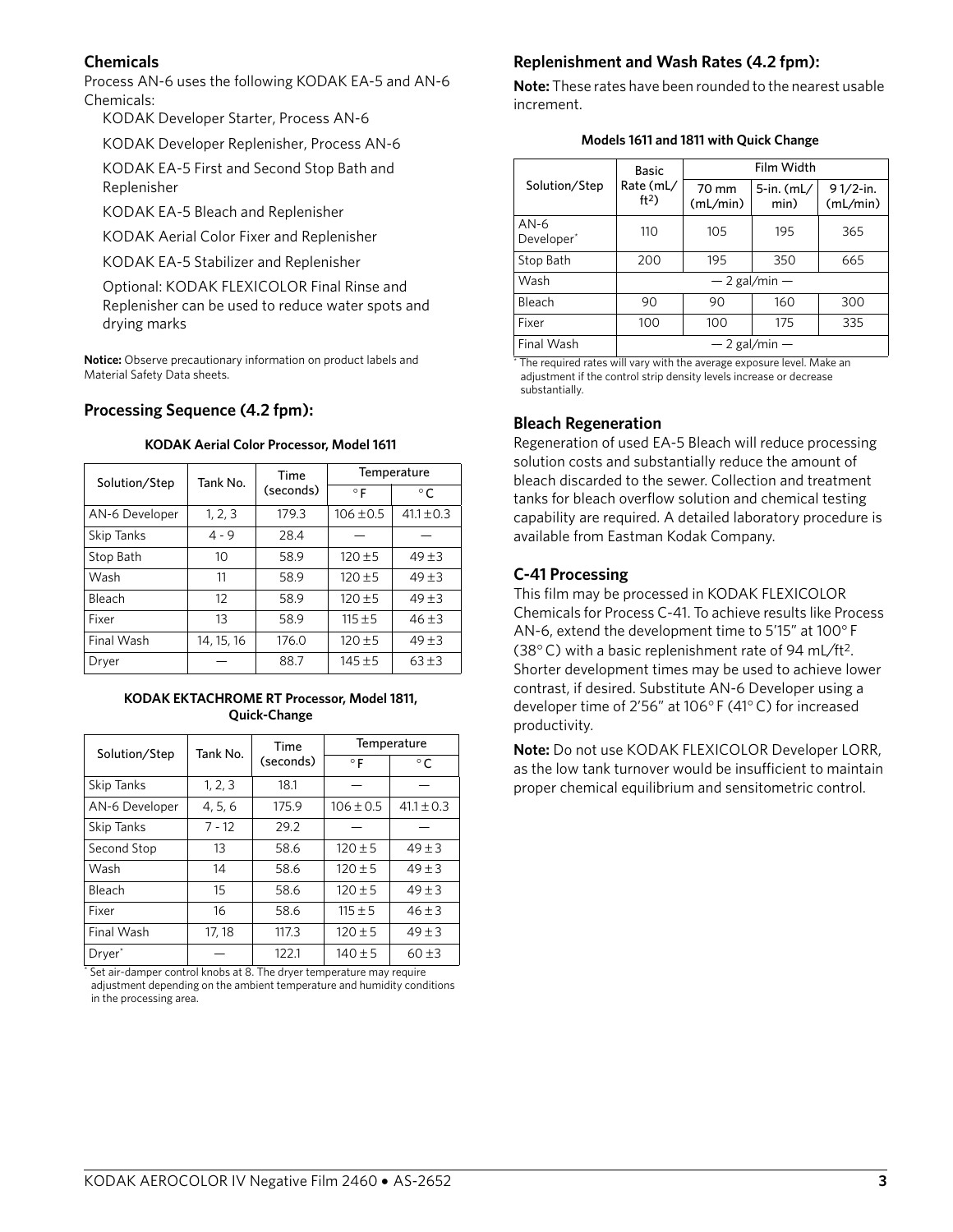| C-41 Processing Cycle |  |
|-----------------------|--|
|-----------------------|--|

| <b>FLEXICOLOR</b><br>Chemical | Time<br>min:sec<br>(sec)       | Temp<br>$^{\circ}$ C ( $^{\circ}$ F) | <b>Basic Repl</b><br>Rate $(mL/ft2)$ |
|-------------------------------|--------------------------------|--------------------------------------|--------------------------------------|
| Developer                     | 3:15 to 5:15<br>(195 to 315)   | $38 + 0.3$<br>$(100 \pm 0.5)^*$      | 94                                   |
| Bleach III                    | $3:00$ to 6:00<br>(180 to 360) | $38 + 3$<br>$(100 \pm 5)^*$          | 95                                   |
| Wash                          | 1:05<br>(65)                   | 24 to 41<br>(75 to 105)†             | 2900#                                |
| Fixers                        | 4:20<br>(260)                  | $38 + 3$<br>$(100 \pm 5)$            | 95                                   |
| Wash                          | 3:15<br>$(195)^{1}$            | 24 to 41<br>(75 to 105)              | 2900#                                |
| Wash**                        | 1:05<br>(65)                   | 24 to 41<br>(75 to 105)              | 95                                   |
| Dry                           | As needed                      | Not over<br>60 (140)                 |                                      |

\* If you increase the bleach and fixer times to 6:30 or longer, you can extend the temperature range to 75 to 105° F (24 to 41°C).

† In some processors, a lower wash-water temperature may affect solution temperatures in adjacent tanks. Longer warm-up times may be needed. If it affects developer temperature during processing, you may need to use a higher wash-water temperature.

‡ Rates are for first wash and a two-stage countercurrent final wash. Double these rates for a single-stage final wash.

§ Use a two-stage (two-tank) countercurrent fixer, preferably with the same time in each tank. Agitation and filtration in each tank are required. If your processor has a single fixer tank, using in-line electrolytic desilvering will decrease the safety factor for adequate fixing.

¶ If your squeegees are efficient enough to maintain a low fixer carryover, you can reduce the wash time to 2:10.

\*\* Optional: KODAK FLEXICOLOR Final Rinse and Replenisher can be used to reduce water spots and drying marks.

For additional information using Process C-41, see KODAK Publication Z-131, *Process C-41 using KODAK FLEXICOLOR Chemicals*.

# **Development Options to Achieve Various Contrasts**

Adjust developer time/temperature per the table below to achieve a variety of contrasts. When changing processor transport speeds, be sure to adjust replenishment flow rates accordingly, to maintain desired basic replenishment rates.

| Developer<br>Type | Push<br>Value  | Time<br>min:sec<br>$(\sec)^*$ | Temp<br>$^{\circ}$ C ( $^{\circ}$ F) | Approx.<br>Contrast | ISO A<br>Equivalent |
|-------------------|----------------|-------------------------------|--------------------------------------|---------------------|---------------------|
| $AN-6$            | $\Omega$       | 2:17(137)                     | 38.9 (102)                           | 0.63                | 80                  |
| $AN-6$            | 1              | 2:17(137)                     | 40 (104)                             | 0.70                | 90                  |
| $AN-6$            | $\overline{2}$ | 2:17(137)                     | 41 (106)                             | 0.78                | 100                 |
| $AN-6$            | 3              | 2:56(176)                     | 40 (104)                             | 0.84                | 110                 |
| $AN-6$            | 4              | 2:56(176)                     | 41 (106)                             | 0.90                | 125                 |
| $C-41$            | 0              | 3:15(195)                     | 38 (100)                             | 0.63                | 80                  |
| $C-41$            | 1              | 3:45(255)                     | 38 (100)                             | 0.70                | 90                  |
| $C-41$            | $\overline{2}$ | 4:15 (270)                    | 38 (100)                             | 0.78                | 100                 |
| $C-41$            | 3              | 4:45 (285)                    | 38 (100)                             | 0.84                | 110                 |
| $C-41$            | 4              | 5:15(315)                     | 38 (100)                             | 0.90                | 125                 |

Film must be completely immersed in developer. Includes immersion time and transfer time to the next tank. Keep transfer time to 20 seconds or less. **Note:** Based on a 3-tank developer system in a Model 1611

or 1811 Processor, 2:56 = 4.2 fpm and 2:17 = 5.4 fpm.

# **REWIND PROCESSING**

**Note:** This is not a primary recommendation.

KODAK AEROCOLOR IV Negative Film 2460 yields optimum results with modern, high-temperature, continuous-processing machines. It can be processed in rewind equipment, although this method is not a primary processing recommendation. Eastman Kodak Company no longer offers packaged chemicals for such processing. Customers wishing to use rewind equipment such as the Gordon/Morse M-10 Developing Outfit (Military Designator: B-5) may contact Aerial Imaging for information on exposure, processing chemicals, process cycles, and general recommendations.

# **PROCESS CONTROL**

KODAK Control Strips, Process AN-6, are available and are recommended for monitoring the processing of AEROCOLOR IV Film in roller-transport processors. For detailed information on process control and troubleshooting, refer to KODAK Publication Z-200, *Using Processes AR-5, AN-5, and AN-6 for KODAK Color Aerial Films*.

# **PRINTING NEGATIVES**

You can reproduce images made on AEROCOLOR IV Negative Film by using a variety of Kodak materials.

# **Color Transparencies**

You can make transparencies directly (or by first scanning) on KODAK PROFESSIONAL ENDURA Clear Display Material.

# **Color Prints**

You can make prints directly (or by first scanning) on— KODAK PROFESSIONAL SUPRA ENDURA VC Digital and ULTRA ENDURA Papers

KODAK PROFESSIONAL ENDURA Transparency Display Material

KODAK PROFESSIONAL ENDURA Metallic VC Digital Paper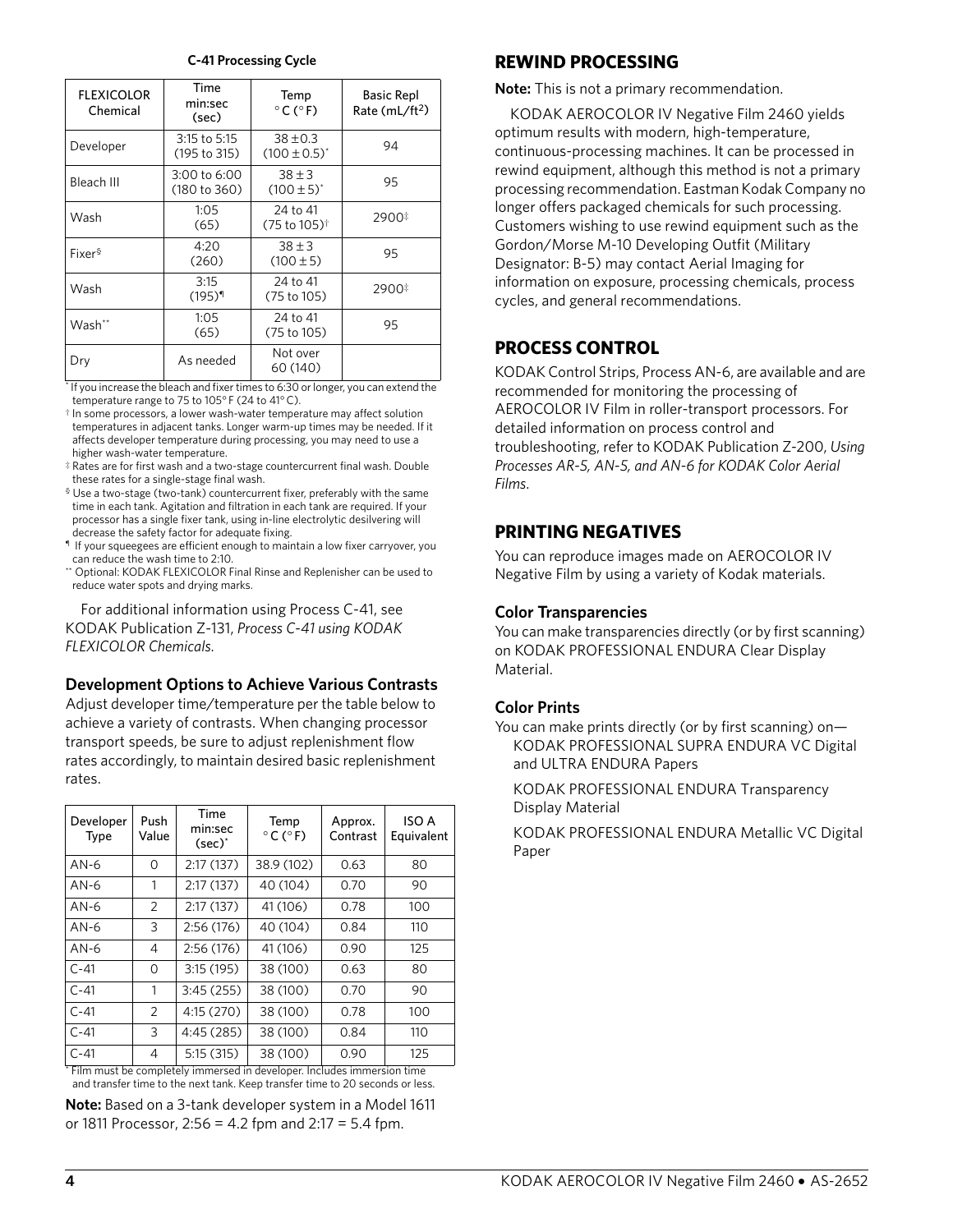# **DIMENSIONAL STABILITY**

The dimensional stability of aerial films is of particular interest and importance in accurate mapping and in the reproduction of maps.

Dimensional stability is an all-inclusive term. In photography, it applies to size changes caused by changes in humidity and in temperature, and by processing and aging. The absence of solvent in ESTAR Base is one of the reasons why ESTAR Base films show excellent dimensional stability. The dimensional properties of ESTAR Base may vary slightly in different directions within a sheet; the differences that may exist, however, are not always between the length and width directions.

### **Temporary Dimensional Changes**

| Thermal Coefficient of Linear Expansion:                |  |  |
|---------------------------------------------------------|--|--|
| per degree F of change<br>0.001%                        |  |  |
| per degree C of change<br>0.0018%                       |  |  |
|                                                         |  |  |
| Humidity Coefficient of Linear Expansion (Unprocessed): |  |  |
| per 1% change in relative humidity<br>0.0025%           |  |  |

### **Permanent Dimensional Changes**

| <b>Processing Dimensional Change:</b>        |  |  |  |
|----------------------------------------------|--|--|--|
| shrinkage to swell<br>$-0.02\%$ to $+0.01\%$ |  |  |  |
|                                              |  |  |  |
| Aging Shrinkage of Processed Film:           |  |  |  |
| 1 week at 120°F (49°C), 20% RH<br>0.06%      |  |  |  |
| 1 year at 78°F (25.5°C), 60% RH<br>0.03%     |  |  |  |

# **SIZE DATA AND ORDERING INFORMATION**

Information on available sizes and minimum order quantities of this film is available on the web at

**www.kodak.com/go/aerial**. You can also write or contact: Aerial Imaging

Eastman Kodak Company 343 State Street Rochester, New York 14650-0505 aerial@kodak.com

**Note:** The Kodak materials described in this publication used with AEROCOLOR III Film are available from those dealers normally supplying Kodak products. Other materials may be used, but equivalent results may not be obtained.

### **CURVES**

### **Modulation Transfer Function**